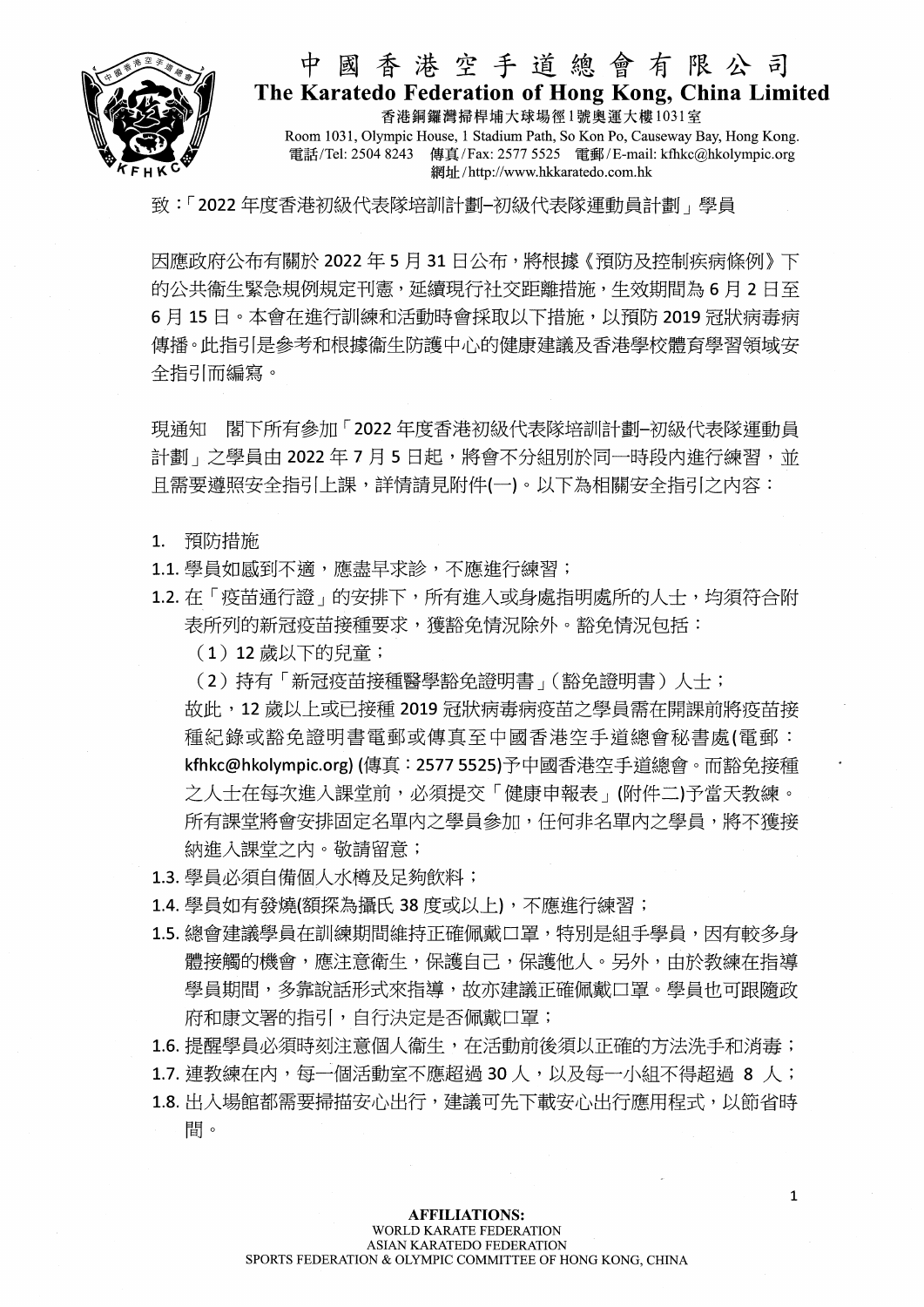

### 中國香港空手道總會有限公司 The Karatedo Federation of Hong Kong, China Limited

香港銅鑼灣掃桿埔大球場徑1號奧運大樓1031室 Room 1031, Olympic House, 1 Stadium Path, So Kon Po, Causeway Bay, Hong Kong, 電話/Tel: 2504 8243 傳真/Fax: 2577 5525 電郵/E-mail: kfhkc@hkolympic.org 網址/http://www.hkkaratedo.com.hk

- 2. 教學建議
- 2.1. 活動前
- 2.1.1. 檢查場地及器材;
- 2.1.2. 留意學員身體狀況是否適合進行體能活動;
- 2.1.3. 進入課堂前,請自行消毒及清潔雙腳、鞋底及個人物品;
- 2.1.4. 進入活動室訓練前,須先除去鞋襪,並放入自備環保袋或密封膠袋之內, 以消毒液/消毒紙巾清潔雙腳方可推入。
- 2.2. 活動期間
- 2.2.1. 應安排學員在進行活動時保持適當距離;
- 2.2.2. 按學員的體能情況適時調節運動量和運動強度,並提醒學員按個人的能 力,循序漸進地提升活動的強度;
- 2.2.3. 如學員在活動期間,感到身體不適,如呼吸不順和氣喘等,應適時示意當 場教練並在一旁休息;
- 2.2.4. 經常觀察學員的身體狀況, 如學員發燒或出現呼吸道感染徵狀, 應停止進 行運動, 佩戴口罩及盡早求診;
- 2.2.5. 學員在運動時應避免觸摸眼睛、鼻和口。如有需要,應先清潔雙手。

2.3. 活動後

- 2.3.1. 學員必須清潔雙手及雙腳,如有需要可先替換口罩後才離開場地;
- 2.3.2. 提示學員要有充足的休息和補充足夠的水分;
- 2.3.3. 如學員在活動後 1-2 天内感到不適或確診 2019 冠狀病毒病,應儘快通知 中國香港空手道總會辦事處,以作課堂安排。

本會會定時檢視疫情情況,初級培訓班或會作適當更改或暫停,敬請留意。

訓練項目必須跟個人成績加入訓練隊的項目相同,如加入訓練隊時有兩項成績, 可以同時選擇兩項訓練。日後參加海外比賽,亦只可報相同的訓練項目。學員出 席率必須達到50%或以上,方可保留其培訓班席位,如於4個月內學員出席率未 達 50%或以上(截數日為 31/8 及 31/12), 本會將視該學員為已自動退隊, 訓練計 劃之費用亦不會退還。其席位將會由後補名單之申請人,經抽籤順序補上。

此外,所有學員如遲到30分鐘,均不能簽到,當缺席論,但可以推入活動室參 加訓練。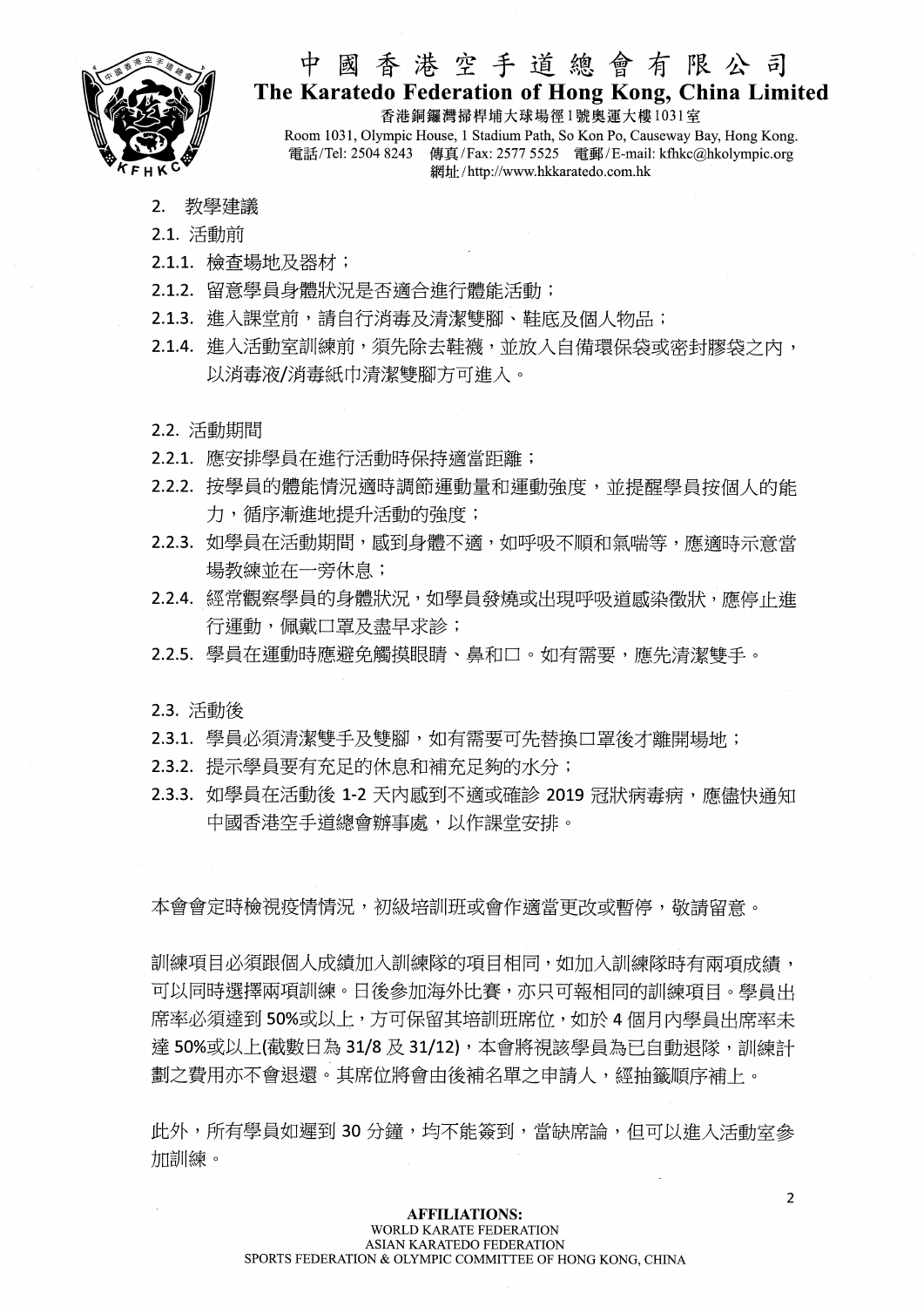

# 中國香港空手道總會有限公司 The Karatedo Federation of Hong Kong, China Limited

香港銅鑼灣掃桿埔大球場徑1號奧運大樓1031室 Room 1031, Olympic House, 1 Stadium Path, So Kon Po, Causeway Bay, Hong Kong. 電話/Tel: 2504 8243 傳真/Fax: 2577 5525 雷郵/E-mail: kfhkc@hkolympic.org 網址/http://www.hkkaratedo.com.hk

如有任何最新之課堂安排,本會定當適時向各學員及家長透過電郵公布,敬請注 意。如有任何疑問,歡迎致電 2504 8243 與本會職員聯絡。

多謝 閣下支持及參與本會活動。

教練總監 廖學明先生 中國香港空手道總會有限公司 2022年6月7日

Feeder System Scheme - Pre-Squad 22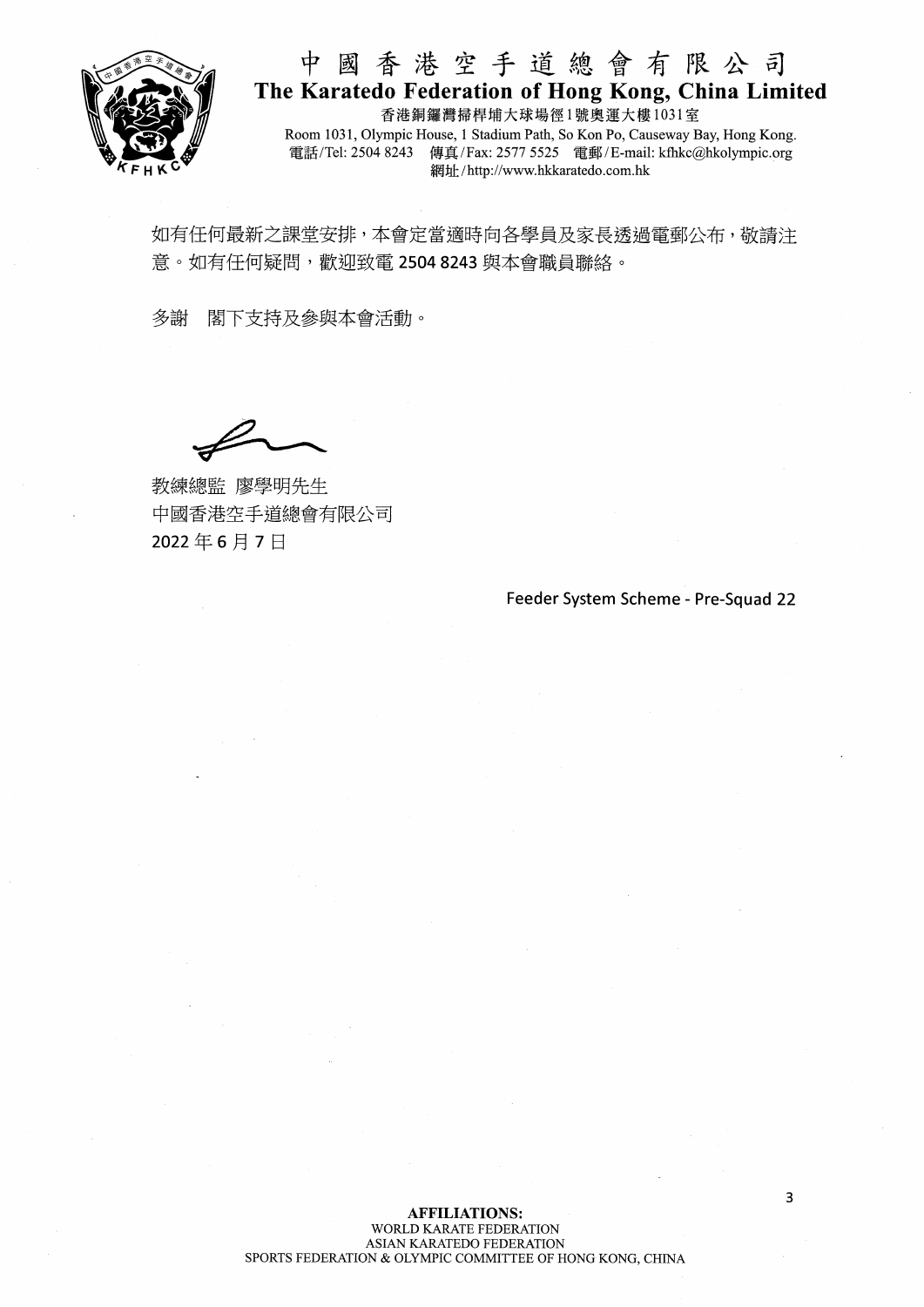# 香港初級代表隊培訓計劃 **–** 初級代表隊訓練時間表**(2022**年**7-9**月**) Update Timetable of Feeder System Scheme – Pre-Squad Training Programme in July to September 2022: Kata & Kumite Lesson Venue: Hong Kong Park Sports Centre Activity Room I & II**

**Address: 29 Cotton Tree Drive, Central, Hong Kong.**

地址: 香港中環紅棉路二十九號

## **Kata & Kumite Lesson**

| <b>Tuesday</b> | Friday     |  |
|----------------|------------|--|
| $7-9$ pm       | 8-10pm     |  |
| 05/07/2022     | 08/07/2022 |  |
| 12/07/2022     | 15/07/2022 |  |
| 19/07/2022     | 22/07/2022 |  |
| 26/07/2022     | 29/07/2022 |  |
| 02/08/2022     | 05/08/2022 |  |
| 09/08/2022     | 12/08/2022 |  |
| 16/08/2022     | 19/08/2022 |  |
| 23/08/2022     | 26/08/2022 |  |
| 30/08/2022     | 02/09/2022 |  |
| 06/09/2022     | 09/09/2022 |  |
| 13/09/2022     | 16/09/2022 |  |
| 20/09/2022     | 23/09/2022 |  |
| 27/09/2022     | 30/09/2022 |  |

*Rev. 07-06-2022*